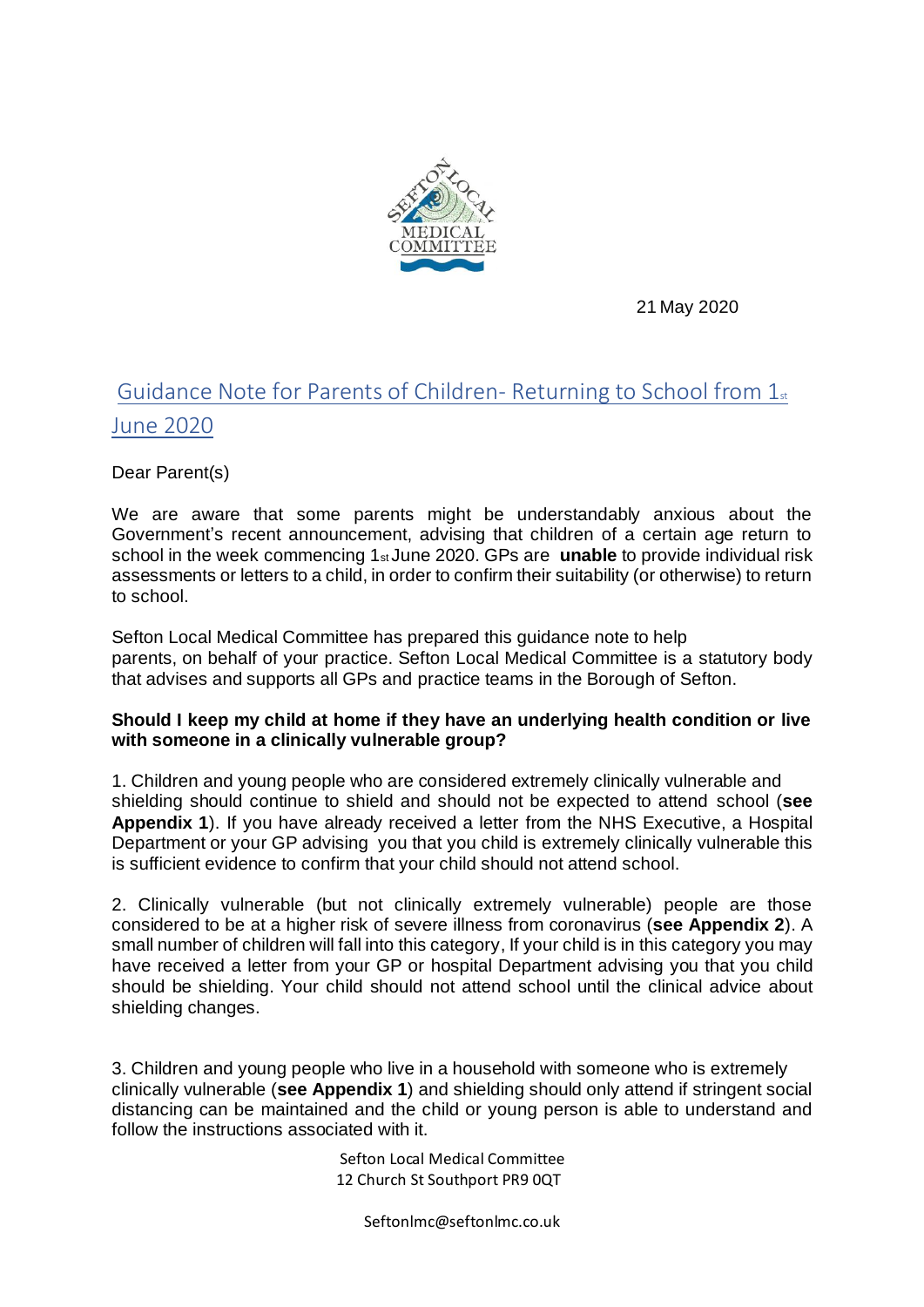4. Children and young people who live with someone who is clinically vulnerable (but not extremely clinically vulnerable) as defined in the social distancing guidance (**Appendix 2**) can attend if strict social distancing can be adhered to in the school.

5 You may find it helpful to note the guidance issued by the Government with respect to attending the reopening of schools at this time-

"We strongly encourage children and young people in the eligible year groups and priority groups (such as children of critical workers) to attend, as requested by their school or college, unless they are selfisolating or there are other reasons for absence (such as shielding due to health conditions).

You should notify your child's school or college as normal if your child is unable to attend so that staff are aware and can discuss this with you.

Parents will not be fined for non-attendance at this time."

[https://www.gov.uk/government/publications/closure-of-educational-settings-information](https://www.gov.uk/government/publications/closure-of-educational-settings-information-for-parents-and-carers/reopening-schools-and-other-educational-settings-from-1-june)[for-parents-and-carers/reopening-schools-and-other-educational-settings-from-1-june](https://www.gov.uk/government/publications/closure-of-educational-settings-information-for-parents-and-carers/reopening-schools-and-other-educational-settings-from-1-june) 

#### 6 **What are schools required to do to minimise the risk of COVID19 infection?**

Schools have been instructed as follows:

• To carry out a risk assessment before opening to more children and young people, and directly address risks associated with coronavirus so that sensible measures can be put in place to minimise those risks for children, young people, and staff.

• To make sure that children and young people do not attend if they or a member of their household has symptoms of coronavirus.

• To promote regular hand washing for 20 seconds with running water and soap or use o sanitiser and ensuring good respiratory hygiene by promoting the catch it, bin it, kill it approach.

• To clean more frequently, to get rid of the virus on frequently touched surfaces, such as door handles, handrails, tabletops, play equipment and toys.

• To minimise contact through smaller classes or group sizes and altering the environment as much as possible, such as changing the layout of classrooms.

• To reduce mixing between groups through timetable changes, such as staggered break times or by introducing staggered drop-off and collection times.

7 Parents should seek medical advice if their child at any time becomes unwell. See

<https://www.nhs.uk/conditions/coronavirus-covid-19/coronavirus-in-children/>

We hope you will find this guidance note useful, and that it will also help to answer some of your concerns.

> Sefton Local Medical Committee 12 Church St Southport PR9 0QT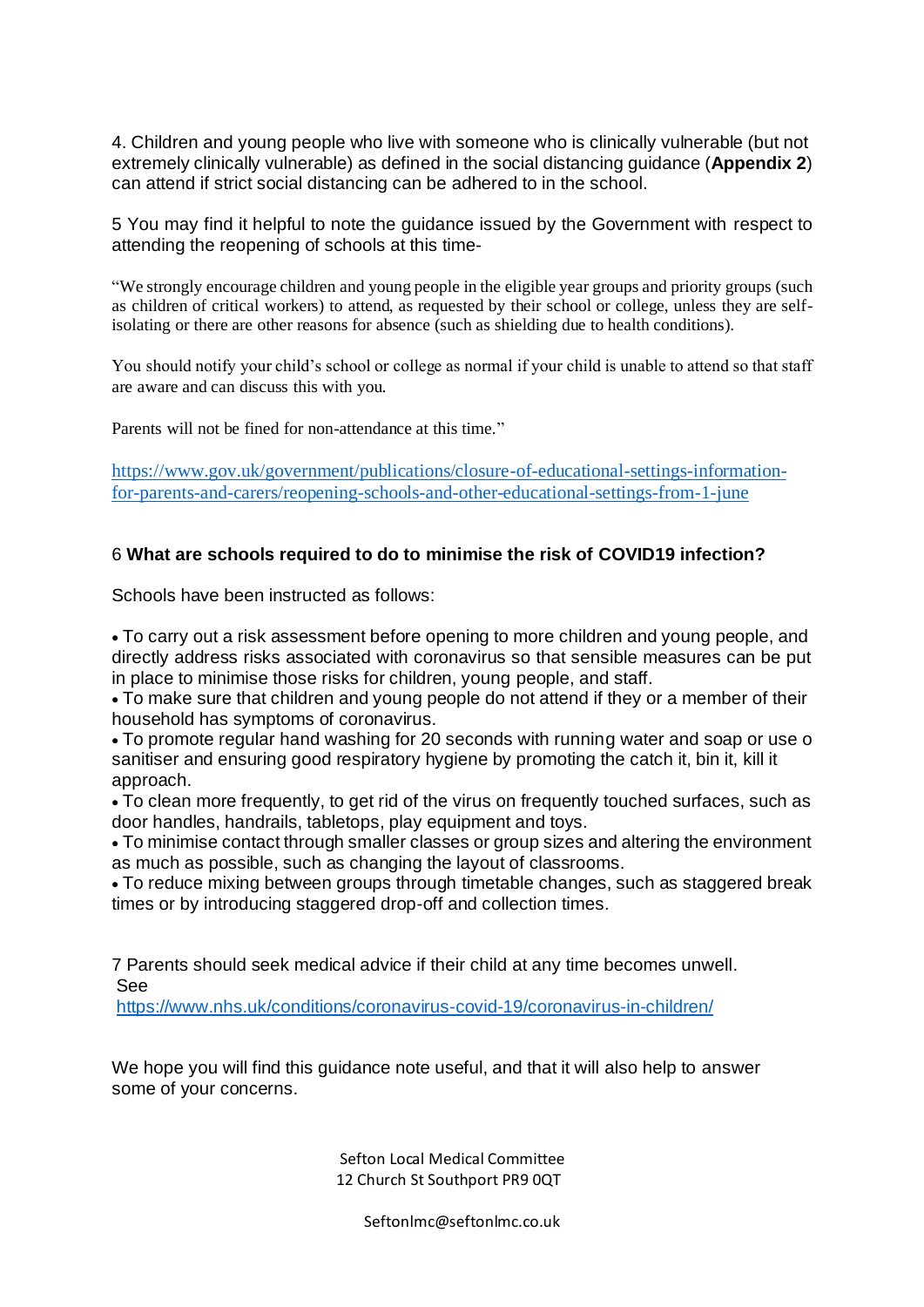We ask parents to follow the most up to date national guidance published on this issue, during the Covid-19 pandemic. Further information is available at

<https://www.gov.uk/coronavirus/education-and-childcare>.

Sefton Local Medical Committee

## **Appendix 1**

#### **Who is 'clinically extremely vulnerable'?**

Clinically extremely vulnerable people include the following:

- 1. Solid organ transplant recipients.
- 2. People with specific cancers:
- people with cancer who are undergoing active chemotherapy.
- people with lung cancer who are undergoing radical radiotherapy.
- people with cancers of the blood or bone marrow such as leukaemia, lymphoma or myeloma who are at any stage of treatment.
- people having immunotherapy or other continuing antibody treatments for cancer.
- people having other targeted cancer treatments which can affect the immune system, such as protein kinase inhibitors or PARP inhibitors.
- people who have had bone marrow or stem cell transplants in the last 6 months, or who are still taking immunosuppression drugs.

3. People with severe respiratory conditions including all cystic fibrosis, severe asthma and

severe chronic obstructive pulmonary (COPD).

4. People with rare diseases that significantly increase the risk of infections (such as severe

combined immunodeficiency (SCID), homozygous sickle cell).

5. People on immunosuppression therapies sufficient to significantly increase risk of infection.

6. Women who are pregnant with significant heart disease, congenital or acquired

## **Appendix 2**

## **Clinically vulnerable people**

If you have any of the following health conditions, you are *clinically vulnerable*, meaning you are at higher risk of severe illness from coronavirus. You should take particular care to *minimise* contact with others outside your household.

Clinically vulnerable people are those who are:

1. aged 70 or older (regardless of medical conditions)

2. under 70 with an underlying health condition listed below (that is, anyone instructed to get a flu jab as an adult each year on medical grounds):

• chronic (long-term) *mild to moderate* respiratory diseases, such as asthma, chronic obstructive pulmonary disease (COPD), emphysema or bronchitis.

- chronic heart disease, such as heart failure.
- chronic kidney disease.
- chronic liver disease, such as hepatitis.

 Sefton Local Medical Committee 12 Church St Southport PR9 0QT